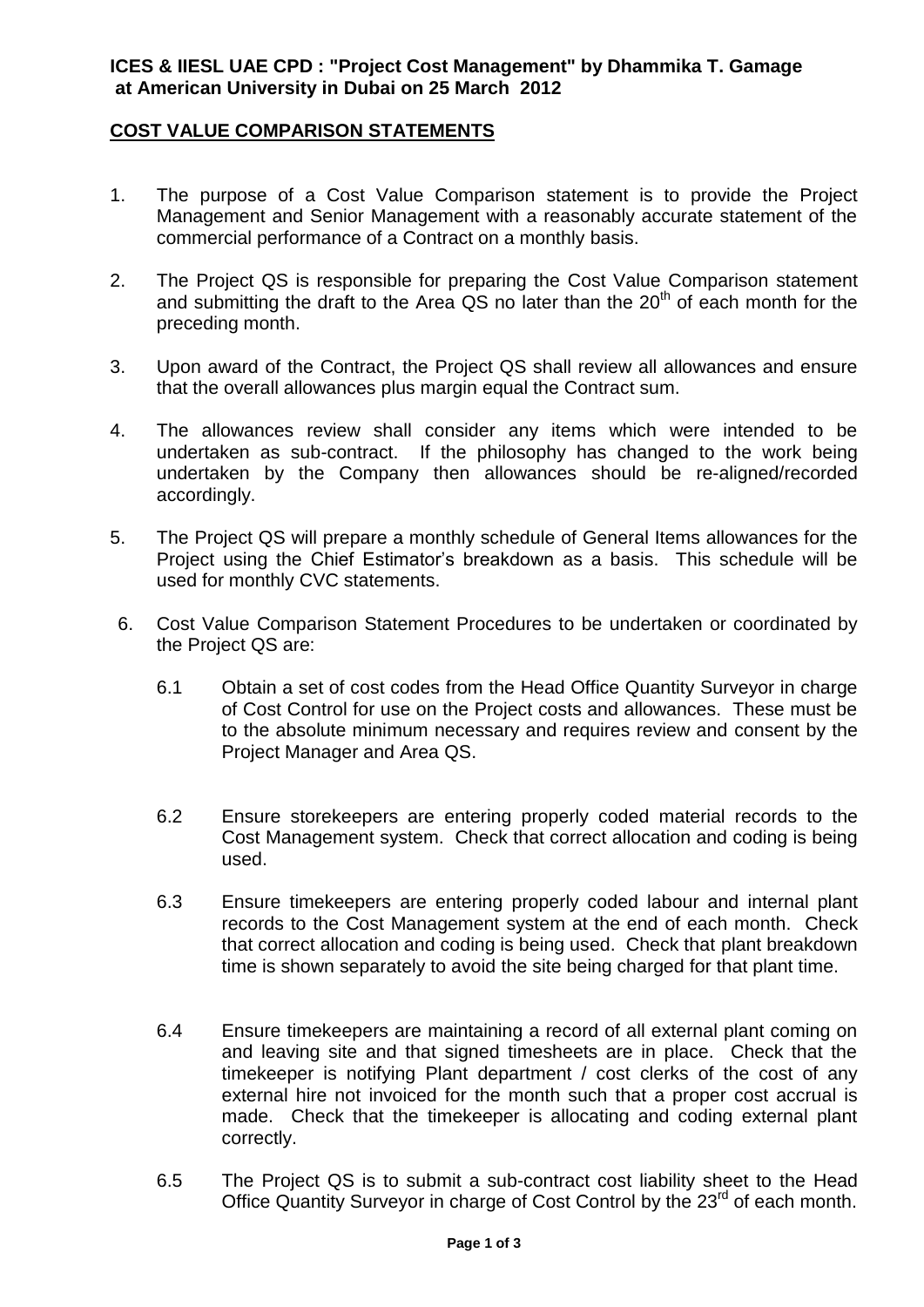# **COST VALUE COMPARISON STATEMENTS contd…**

- 6.6 External payment applications shall be submitted no later than the  $7<sup>th</sup>$  day of the month for the preceding month.
- 6.7 The Project QS is to maintain a record of any sundry account (miscellaneous) invoices to third parties and to ensure these are coded to correct cost and allowances. Details of Sundry account allowances shall be provided to the data entry operator and Head Office by the 23<sup>rd</sup> of each month.

Invoices raised to sub-contractors and suppliers for contra-charges are to be properly coded and relayed to the Head Office Quantity Surveyor -Cost Control.

6.8 Staff allocation sheets will normally be prepared by the timekeeper at site in conjunction with the Site Agent. Check that this has been done and that Accounts are advised by  $10<sup>th</sup>$  of each month.

Commercial staff will be allocated by the Area QSS.

- 6.9 Variations and new items are to be coded and included in the CVC each month.
- 6.10 Day works are to be coded and included in the CVC each month.
- 6.11 The Cost clerk's reports of materials on site are to be valued and advised to Cost Controller and Chief Store keeper by the  $10<sup>th</sup>$  of each month for credit to cost. Ensure wastage factors are taken account of. Quantities like reinforcing steel must be physically checked on site.
- 6.12 Any adjustment of allowances for temporary works such as formwork must be detailed on under measure or over measure sheets.
- 6.13 Where necessary allowances for General Items should be incorporated on a spreadsheet and declared inline with expenditure.
- 6.14 Draft CVC Statements are to be submitted to the Head Office Quantity Surveyor-Cost Control by the 23<sup>rd</sup> of the month.